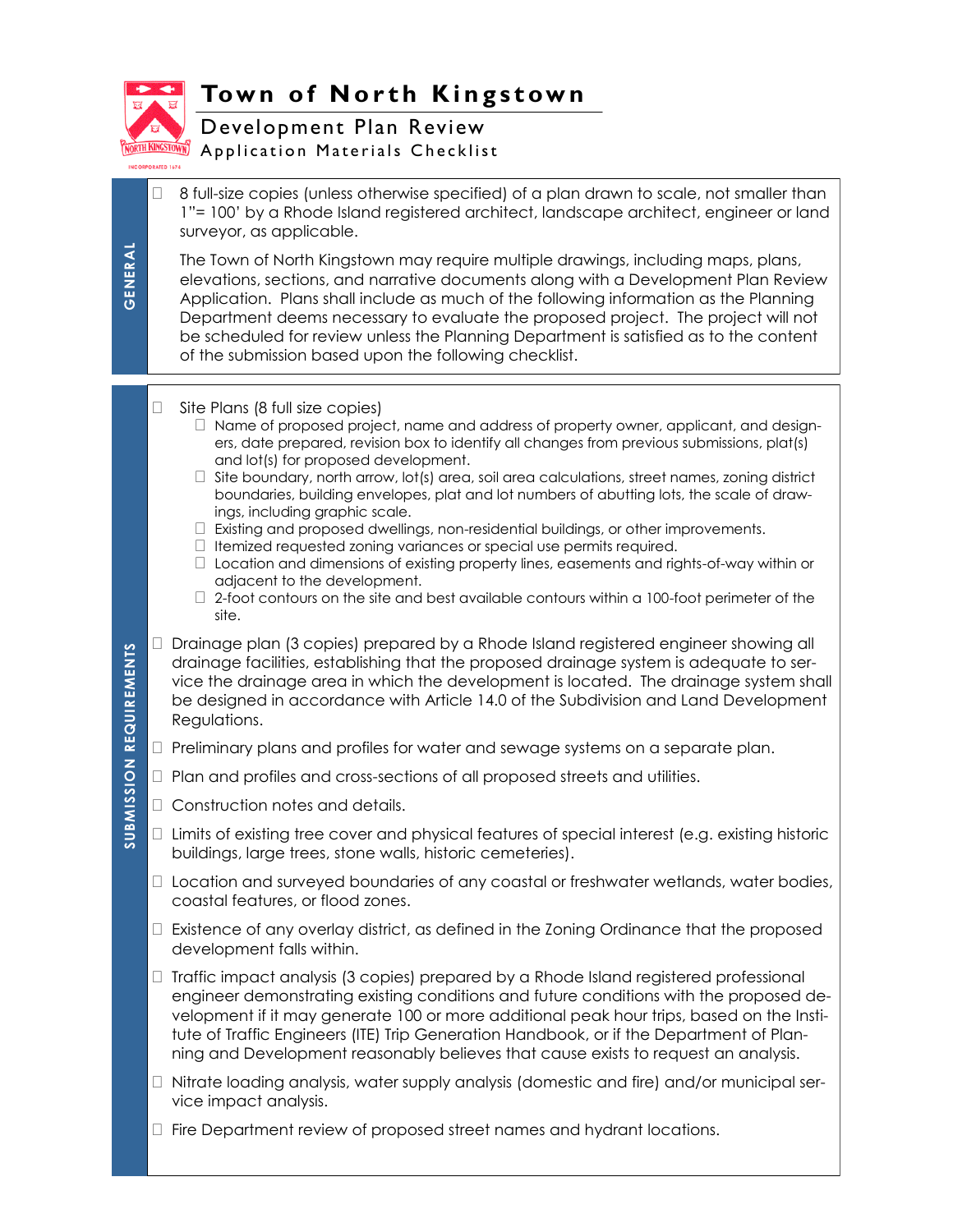

## **Town of North Kingstown**

Development Plan Review **M** Application Materials Checklist

- $\Box$  Maintenance plan and program for drainage systems and swales, and erosion and sedimentation controls.
- $\Box$  Landscaping plan prepared by a Rhode Island registered landscape architect, which complied with the Zoning Ordinance, with planting plan and specifications for street trees, landscaping of drainage structures, restoration and revegetation for erosion and sedimentation controls, and restoration of existing disturbed open space.
- $\Box$  Location of temporary access roads and other temporary construction activities.
- $\Box$  Cross-sections, at one acre intervals, of all areas of cuts and fills showing existing and proposed surface elevations and verified wet season maximum groundwater elevation.
- $\Box$  Calculations of volume of material (cy) of soil (loam, sand, gravel) to be removed from the site or brought to the site.
- $\Box$  Completed Application signed by the applicant and property owner.
- Application fee
- $\Box$  Final approval from the Rhode Island Department of Environmental Management, Division of Freshwater Wetlands, including actual stamped and approved plans.
- □ RI DEM Onsite-Wastewater Treatment System (OWTS) or System Suitability Determination.
- □ Zoning Board of Review approval.
- All other state and federal agency approvals, as applicable.
- $\Box$  Map showing the proposed development to the areas within a radius of one-half (1/2) mile using a United States Geological Survey (USGS) quadrangle map or a GIS map. The map shall identify the location of all brooks, streams, ponds, lakes, wetland areas, public drinking water reservoirs, groundwater reservoirs, groundwater recharge areas, and public wells, wellhead protection areas, and other public facilities within 1,000-feet of the proposed development.
- $\Box$  Aerial photograph at a scale not less than 1" = 400' showing the same area covered by the one-half (1/2) mile radius map. The aerial shall be of the most recent flight available.
- $\Box$  Soil classification map showing location of soil types on the development site, classifications and descriptions, soil limitation districts, and area calculations of soils.
- $\Box$  Such other information as may be required by the Department of Planning & Development or the Planning Commission.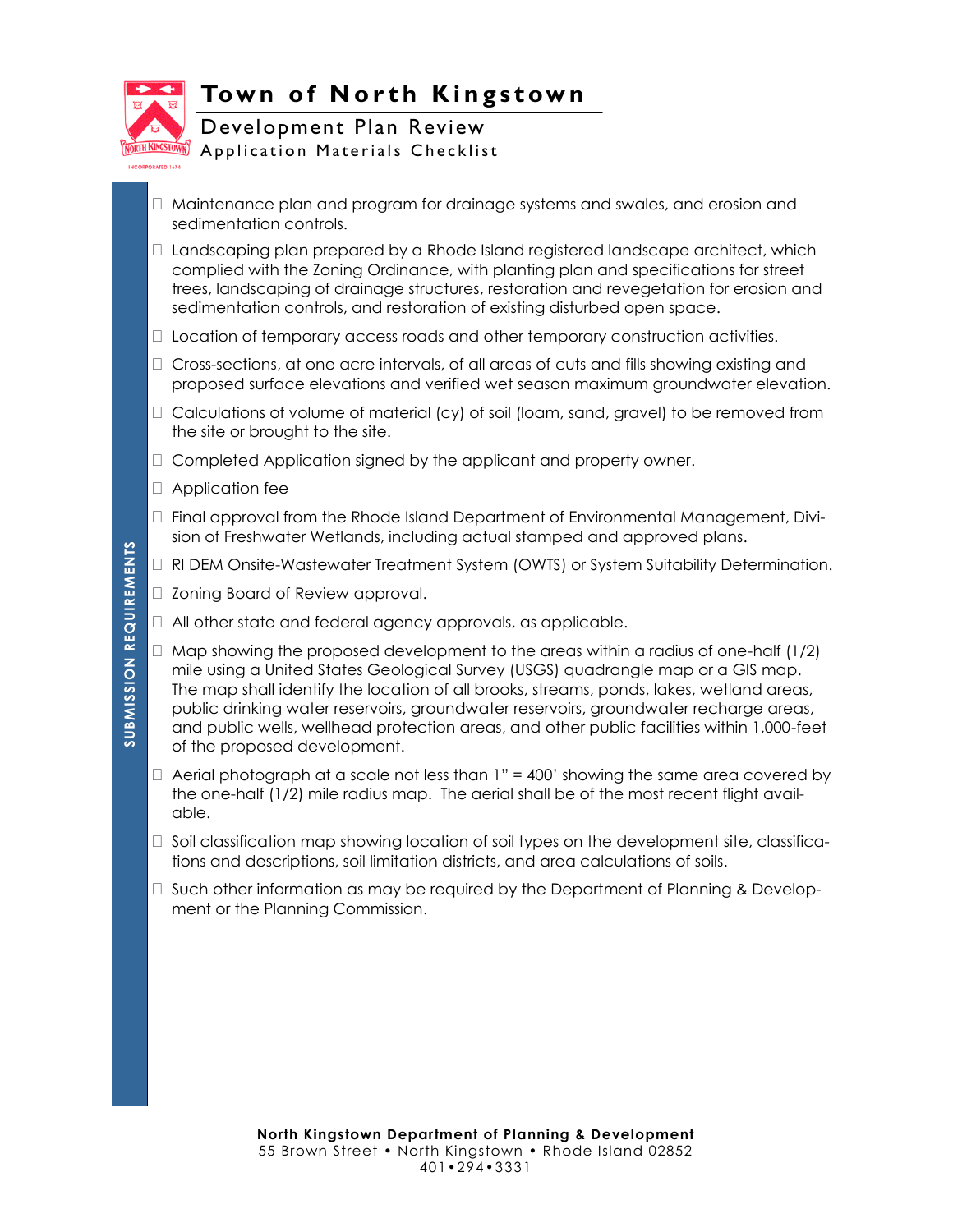

## Town of North Kingstown

**ROOFIT ASSESSIONS** Application for Development Plan Review

| <b>INFORMATION</b><br><b>CONTACT</b> | <b>Applicant</b>                                                                                                                                                                                                               |        |  |  |  |
|--------------------------------------|--------------------------------------------------------------------------------------------------------------------------------------------------------------------------------------------------------------------------------|--------|--|--|--|
|                                      |                                                                                                                                                                                                                                |        |  |  |  |
|                                      |                                                                                                                                                                                                                                |        |  |  |  |
|                                      |                                                                                                                                                                                                                                |        |  |  |  |
|                                      |                                                                                                                                                                                                                                |        |  |  |  |
|                                      | <b>Owner</b> (if different than above)                                                                                                                                                                                         |        |  |  |  |
|                                      | Name experience and the state of the state of the state of the state of the state of the state of the state of the state of the state of the state of the state of the state of the state of the state of the state of the sta |        |  |  |  |
|                                      |                                                                                                                                                                                                                                |        |  |  |  |
|                                      |                                                                                                                                                                                                                                |        |  |  |  |
|                                      |                                                                                                                                                                                                                                |        |  |  |  |
|                                      | Engineer / Surveyor                                                                                                                                                                                                            |        |  |  |  |
|                                      |                                                                                                                                                                                                                                |        |  |  |  |
|                                      |                                                                                                                                                                                                                                |        |  |  |  |
|                                      |                                                                                                                                                                                                                                |        |  |  |  |
|                                      | Attorney                                                                                                                                                                                                                       |        |  |  |  |
|                                      |                                                                                                                                                                                                                                |        |  |  |  |
|                                      |                                                                                                                                                                                                                                |        |  |  |  |
|                                      |                                                                                                                                                                                                                                |        |  |  |  |
|                                      | <b>Other Professional</b>                                                                                                                                                                                                      |        |  |  |  |
|                                      |                                                                                                                                                                                                                                |        |  |  |  |
|                                      |                                                                                                                                                                                                                                |        |  |  |  |
|                                      |                                                                                                                                                                                                                                |        |  |  |  |
| <b>PROPERTY INFORMATION</b>          | Assessor's Plat(s)                                                                                                                                                                                                             | Lot(s) |  |  |  |
|                                      | Street Address and the contract of the contract of the contract of the contract of the contract of the contract of the contract of the contract of the contract of the contract of the contract of the contract of the contrac |        |  |  |  |
|                                      |                                                                                                                                                                                                                                |        |  |  |  |
|                                      |                                                                                                                                                                                                                                |        |  |  |  |
|                                      | Dimensions of Lot (ft) _________ Frontage _________ Width _________Depth _____________Lot Size (sq ft)                                                                                                                         |        |  |  |  |
|                                      | Existing Buildings on Property _____ Yes _____ No                                                                                                                                                                              |        |  |  |  |
|                                      | If Yes, Size of Existing Buildings (sq ft) _____________                                                                                                                                                                       |        |  |  |  |
|                                      | Within Groundwater Overlay Zone _______ Yes _______ No                                                                                                                                                                         |        |  |  |  |
|                                      | Within Quonset Business Park ______ Yes _____ No                                                                                                                                                                               |        |  |  |  |
|                                      |                                                                                                                                                                                                                                |        |  |  |  |